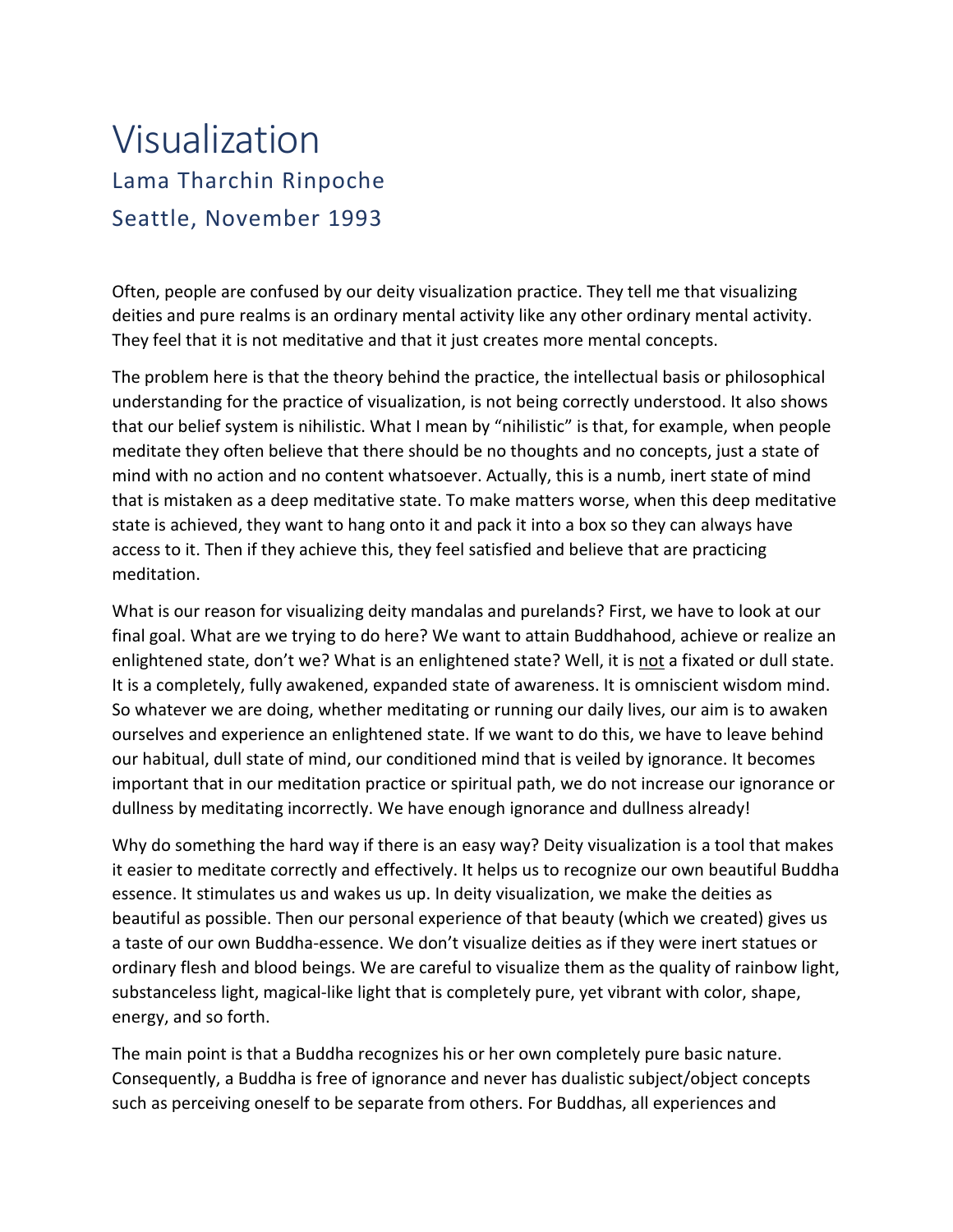seemingly outer phenomena are the display of one's wisdom mind. Do you think that this light can be separated from the light bulb? For Buddhas, phenomena and experience aren't separate from wisdom Buddha mind and all-pervasive Buddha mind encompasses all phenomena. For unenlightened beings, their mind is partial or in pieces. It solidifies reality, classifies it, and describes it, saying, "This is good, this is bad; this is better, this is worse." Unenlightened mind is always attempting to make sense out of many pieces. This is completely wrong.

How can these pieces be released? We begin by opening our minds, making our minds as vast as the sky. This is a technique. When you experience that scale of vastness with your mind, you will see that all reality is a display of one's mind. You become a Buddha, a wisdom being. But what is wisdom? It is knowing the nature of one's being.

In deity visualization we are exercising – we are letting go and releasing. Reality becomes a pure realm where all sentient beings are enlightened. There are no "pieces." We release holding emotional attachments and mental poisons that fixate, saying "Oh, I know this person," with their name, address, telephone number, what this person did before, what he or she is doing now, and so on. We usually hold all that information very tightly and solidly. To counteract our grasping at all that information, we begin by visualizing deities and purelands, and then we are able to just let go and create with our minds, without desire-attachment, anger-aversion, or ignorance. This is the most basic and very big difference between visualization practice and ordinary mental activity.

When you visualize, you know that your mind is creating your experience. You know that what you experience is the display or expression of your own mind and that it's not the product of anything else. You know that already. When this view becomes habitual, liberation is right there. This is how it is for Buddhas – phenomena are known to be a display or expression of mind. The five outer elements are one's body, the five inner elements are one's speech, and consciousness is one's mind. All three are in one single set.

As soon as you start practicing visualization, you are no longer engaging in ordinary mental activity. Instead, you are a yogi experiencing some taste of Buddha essence. Normally we experience duality, but if we are practicing visualization clearly, with luminosity, it helps to counteract our dualistic habit because we have only one mind. When our one mind holds the visualization of a pure wisdom form, then our dualistic mind no longer operates. We have already reached a level of awakening.

Buddha is not somebody. Don't create a picture of Buddha as somebody else over there. Buddha is the pure basic aspect of yourself. Whoever cannot see their Buddha purity is an unenlightened or unrealized being. But consider this: if there is light, and I open my eyes, I can experience the light. But if my eyes are closed, I can't experience it. Now, has the light gone away? No, it is still there, but because my eyes are closed I cannot see it. Similarly, at present we do not see our Buddha essence. That is not Buddha's fault. It is our own fault because our wisdom eyes are closed.